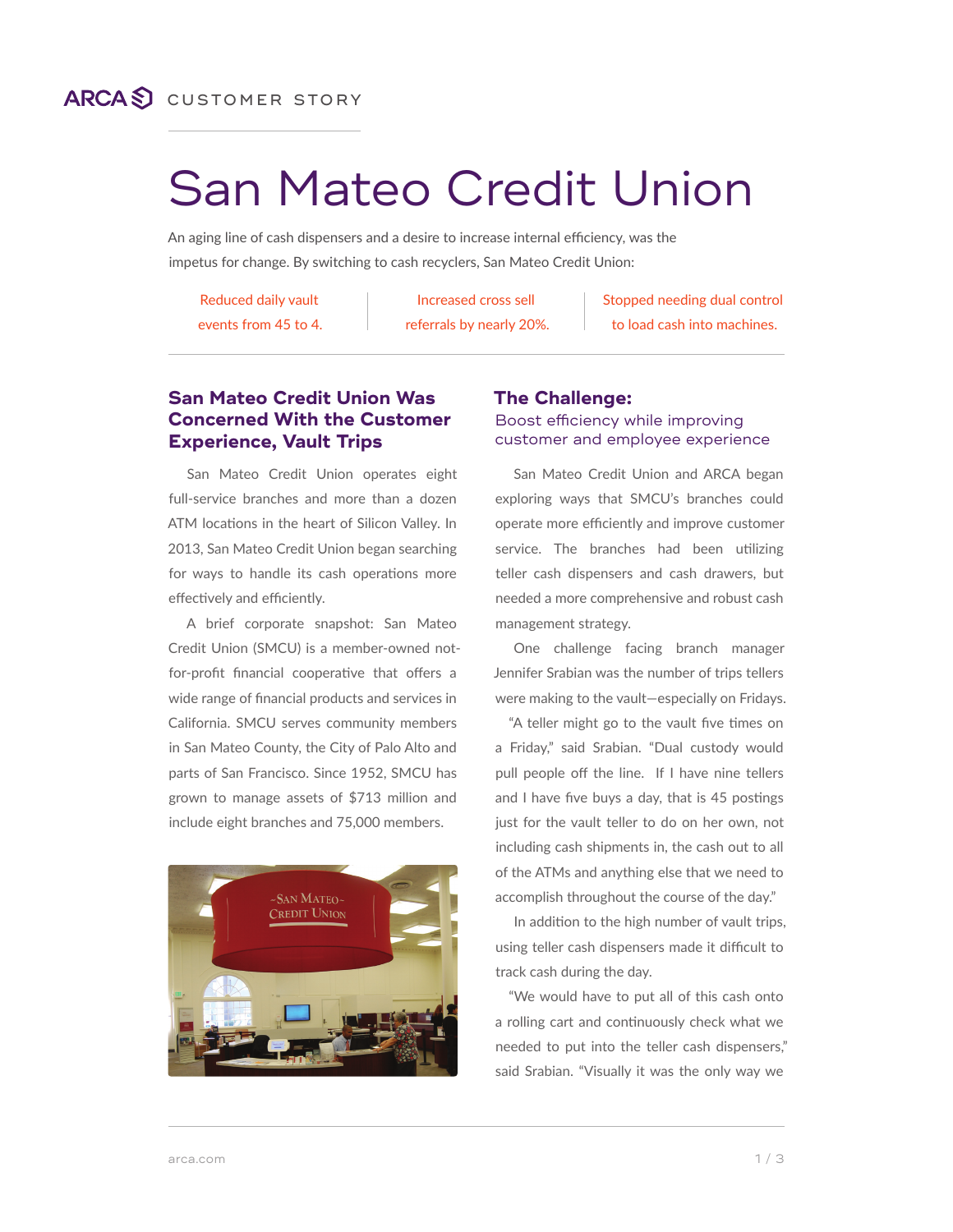could see what cash we had."

"The problem is that every time you need to get into a teller cash dispenser, you would have to open it in dual custody because you would be unsure how much cash to put in." said Srabian.

As ARCA and San Mateo Credit Union began to do a deep investigation into SMCU's cash challenges, it became clear that installing CM18 cash recyclers would solve many of the daily issues that branch managers like Srabian were facing.

#### **The Solution:**

#### Replace teller cash dispensers with ARCA's CM18 cash recyclers

To handle its cash operations more efficiently, San Mateo Credit Union installed a total of ten CM18 cash recyclers in three of its branches. The CM18 cash recyclers automate essential cash functions and eliminate the need for employees to count cash.

As a result, the cash recyclers not only cut down on transaction time with members, but they also significantly reduced the number of trips to the vault, resolving a daily challenge for SMCU branches.

"Now I might have four postings a day to the

vault," said Srabian. "We've gone from 45 vault events down to four."

By automating cash operations at San Mateo Credit Union, employees are able to engage more members and build stronger relationships.

"I'm finding that we have more time to interact with our members," said Srabian. "We're keeping the cost of funds down while keeping our efficiency ratios high. That's what every financial institution is looking to achieve."

Since installing the cash recyclers, employees spend their time listening to what members need instead of counting cash. This has made a measureable impact on cross-sell referrals.

**"I'm finding that we have more time to interact with our members. We're keeping the cost of funds down while keeping our efficiency ratios high. That's what every financial institution is looking to achieve."**

**JENNIFER SRABIAN** Branch Manager